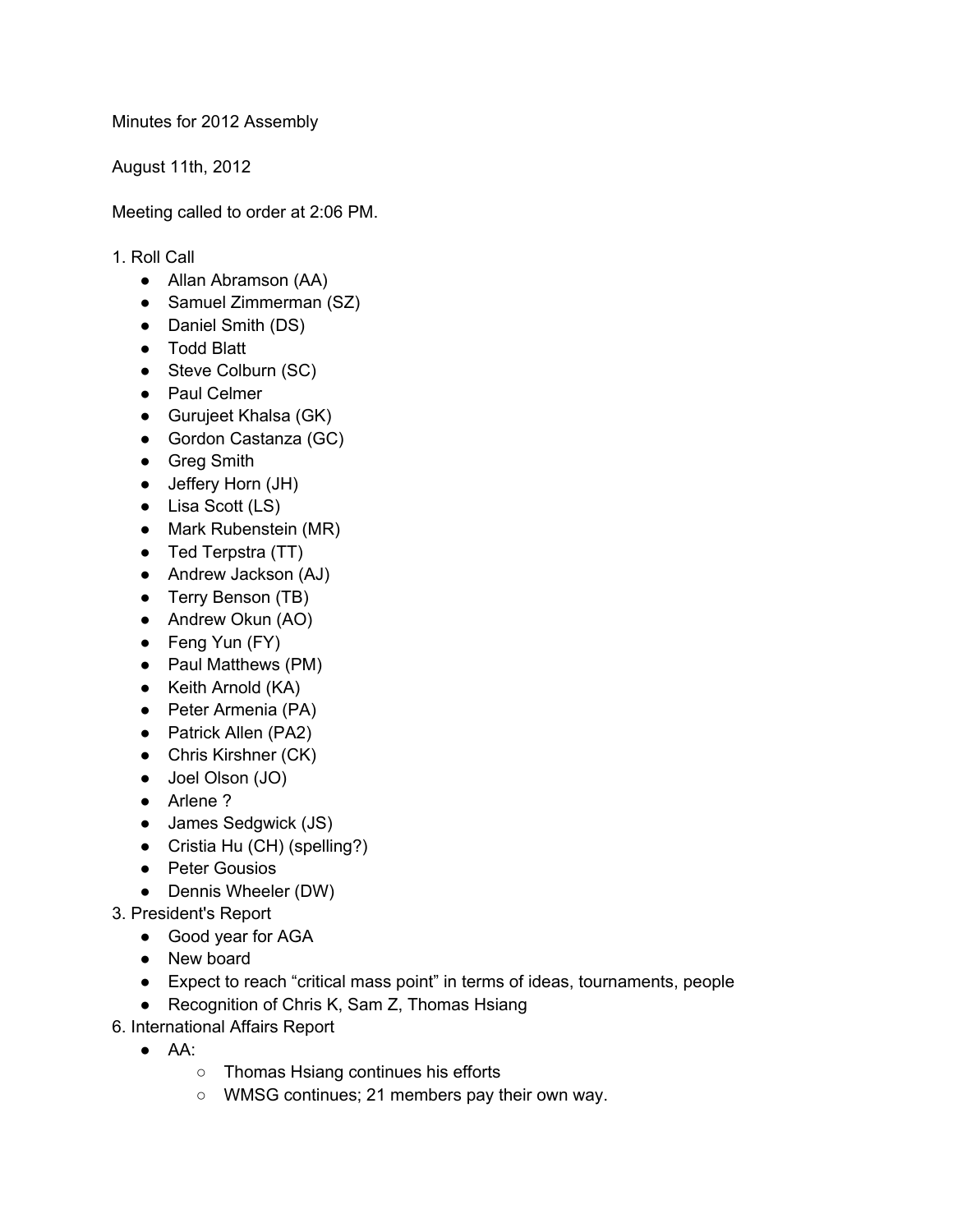- Sport acord mind games; we are now members.
- Things are looking better
- 4. Treasurer's Report
	- $\bullet$  AA:
		- Roy and Allan are not in agreement on the interpretation of the figures
		- (Adjourn at 2:20 to move rooms)
		- (Resume at 2:28)
		- Roy's numbers: Net loss of \$28,000
		- Allan's numbers: Net loss of \$7,000
		- Budget is 25% lower than 5 years ago
		- Operators and volunteers have consistently been coming in under their budgeted amount.
		- Roy and Allan will probably come to some agreement in the middle
	- JH: What have the reserves declined to?
	- AA: I didn't bring the spreadsheet with me. The total is on the order of 250k. Details of Roy's report should be on the website.
	- AA: we have to stop thinking of ourselves as surviving on shoestrings. We need to grow the organization. We need 10,000 members.
	- TB: any policy issue in difference of opinion?
	- AA: No, it's an accounting issue. Figures are there, but which box they go in is the difference.
	- TB: Perhaps difference of basis.
	- AA: Yes.
	- PM: question about growth. Most of what we do carries its own budget. Perhaps idea shortfall, not fund shortfall.
	- AA: The dollars are going to the core. This is our base overhead. New ideas that cost money need to get it from somewhere. Occasionally we dip into reserves, but we do not like to do that for long. Techniques for getting new sources of funds are appreciated.
	- PM: Ej could charge subscriptions? With things that are exciting money comes forward.
	- AA: that's fair. We got \$15k for first WMSG; only 5k for most recent.
	- KA: This community will support an idea if it's well publicized and good. E.g., Kickstarter, documentary.
- 5. EJ Report
	- AA: Has been a debate years ago for charging subscriptions. Difficult to predict effect.
	- TT: Number of subscribers?
	- AA: Around 11,000. Small number paying for premium content.
	- PA: why restricted?
	- AA: we wish to encourage membership.
	- (discussion of subscriber model and number breakdown)
	- Winston: Charge for ads?
	- AA: We don't have paid ads.
	- PA: Require membership for EJ access?
	- AA: We've debated this in the past. No easy answer. It's an open question.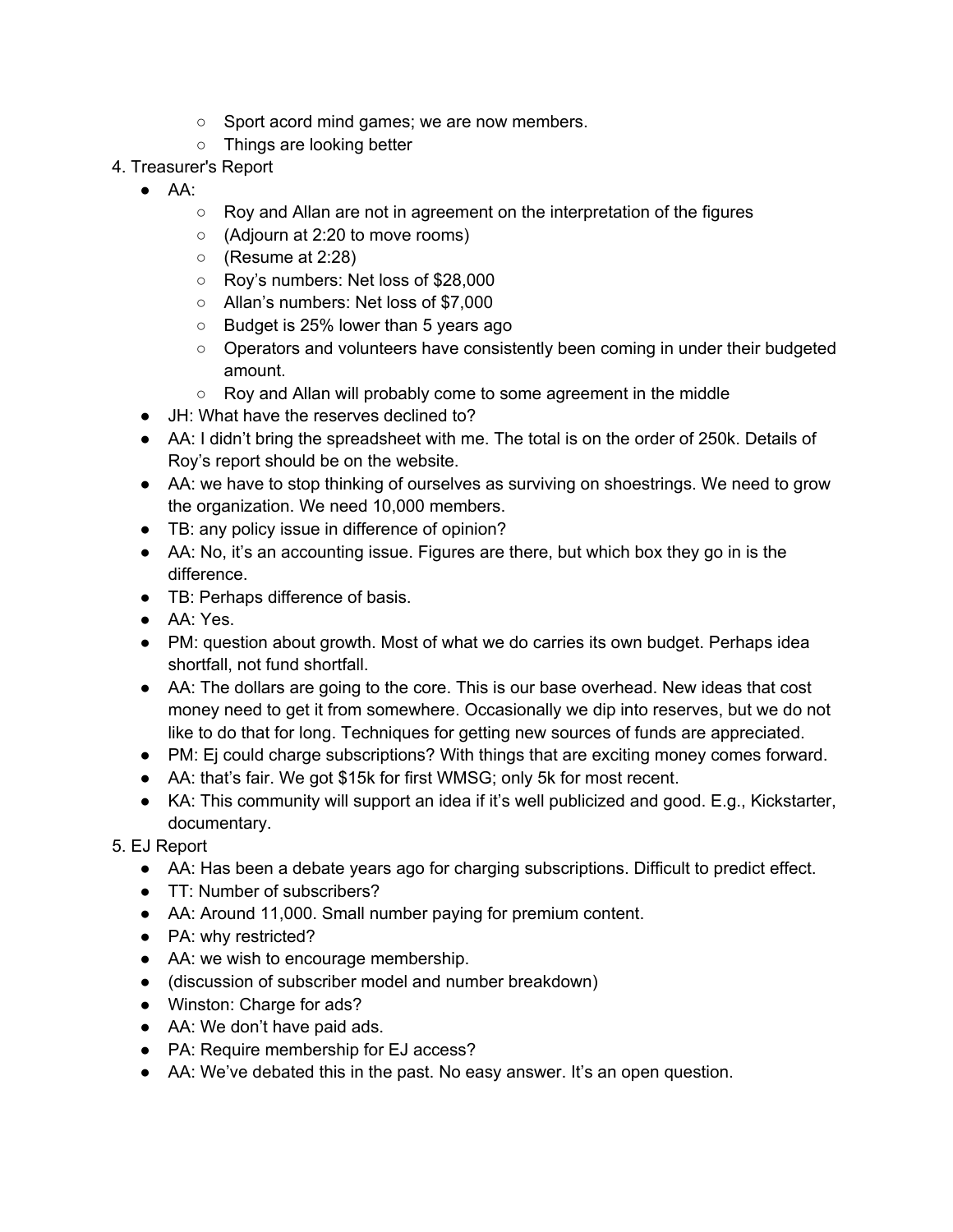- LS: Membership meeting produced ideas that had to do with personally contacting people, adding value not having to do with EJ.
- AA: Last complete survey is old, but: people hit a wall at 15k and drop out if not helped over it. Second, life takes over and people just don't think about it.
- SZ: Hard to pin down.
- LS: Where tournaments don't happen, people want some other sort of major content.
- AA: we get \$800-900 a year on 1 day members.
- PM: there are other ways to do this. In china, there are no members. People pay fees to play in a certificate tournament. Could switch to model where you pay for what you receive; ratings fee, EJ fee.
- JH: Pro workshops, where people pay part of the fee to AGA.
- MR: goal is to increase membership levels, not get more money from each member.
- LS: rating fee has merits, but places more emphasis on tournaments. But we need other aspects of membership.
- PA2: separating fees is a good idea.
- TB: Two main area are ratings and EJ. Perhaps new board could restrict ratings to members.
- CK: Rank certification is in works and may help somewhat.
- JO: Rating decay?
- PM: Ceiling, common issue with rating system.
- AA: Had extensive discussion with Ti ? ? about rating system. Ratings might mean less over time.
- SC: Technically, it's somewhat difficult to implement Benson's idea.
- CK: current iteration of algorithm does take time into account. It increases sigma with time.

Youth activites:

• AA: Everything is going well.

Marketing report:

- AA: Optimistic that they will score some funds in the next 12 months.
- 7. 2013 Congress Presentation
	- (pause to find projector)
	- AA: Will accept motion while waiting, even though out of order
	- **Rubenstein moves to approve congress site. Horn seconds.**
		- CK: same site as 2005. Had a good time last time.
		- AJ: What volunteers are helping?
		- CK: Gordon is codirector, is best advance organizer Kirschner has ever seen. Team looks a lot like 1986. This is an impressive team.
		- GC: we have sold out of early bird tshirts.
		- GC: Venue has better food than 2005. Free wifi. New dorm facility may be ready for us. Wide variety of rooms. Some are handicap accesible.
		- LS: are you tapping into any younger people in the seattle area?
		- CK: there are a lot of those too.
		- LS: I like to use congress to get new people involved.
		- CK: That's not likely to happen right now, but may later.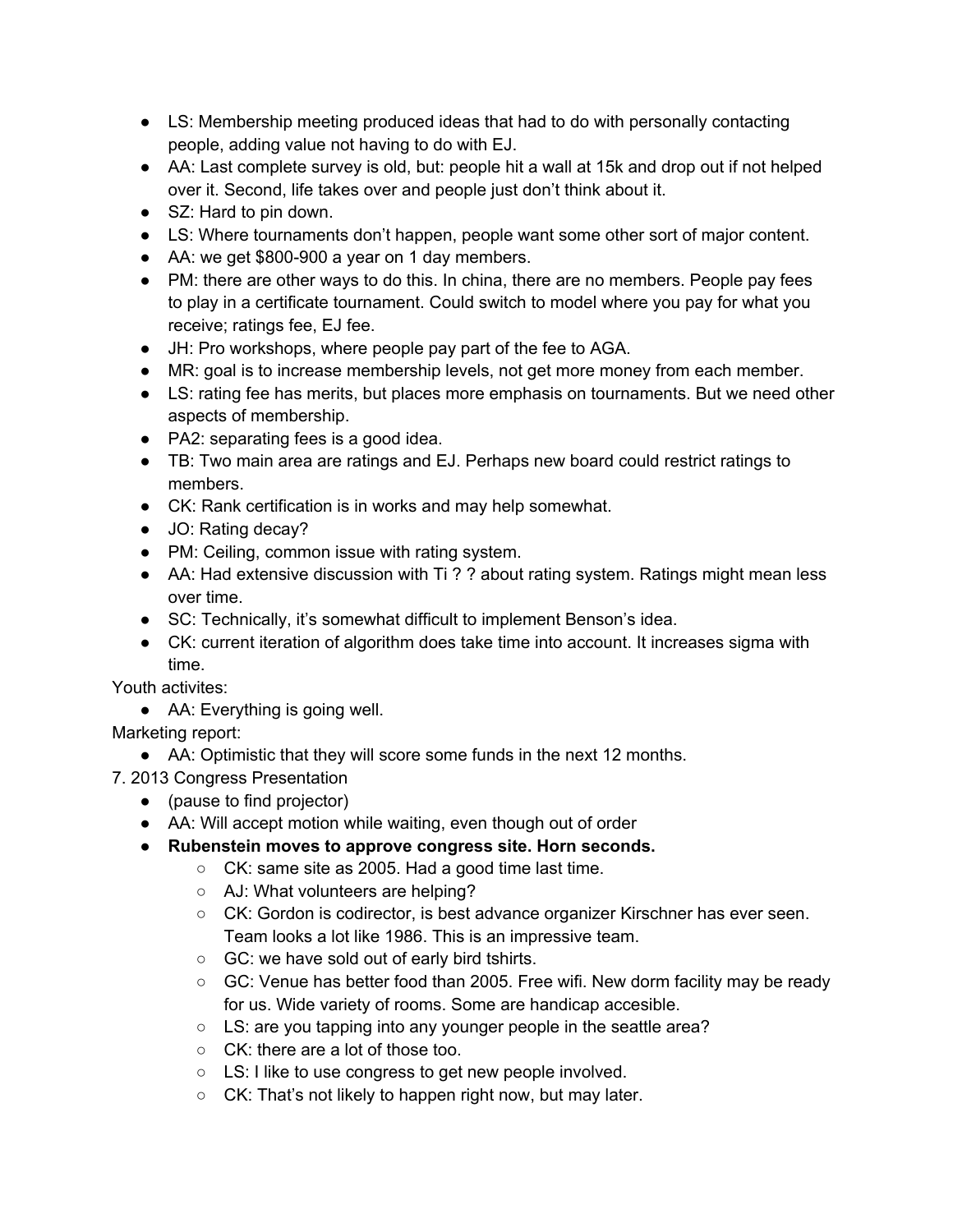- AA: key financial question: what is the budgeting break-even point?
- CK: 320 or 360, depending on how he does the math. Won't be cheap. Will try to keep registration at \$300.
- LS: demographic assumptions?
- CK: have none at this point.
- Kirshner: burden of comps born by relatively small number of attendees.
- Arlene ?: in 2006, sold out of high class rooms. This year, opposite. We didn't make minimum number of sold rooms, site has graciously excused this.
- AO: Does tacoma have a youth hostel?
- Kirshner: Looking into it.
- GC: dates are tentative.
- (presentation commences- 3:15) (many pictures)
- GC: dry campus, but can go across street. many facts about facility and tacoma.
- MR: Does it have a la carte meals?
- GC: I don't think so.
- AA calls the question.
- CK voted no.
- Motion carries.

2014 congress in Vancouver

- JS (president of CGA):
	- CGA is planning to forgo canadian open in favor of this, if it happens.
	- Cathy Li, Christia Hu, co-directors.
	- Preliminary ideas, appropriate venue. UBC right in heart of vancouver, wilderness setting.
- PA2: what were the ideas?
- JS: have confirmed venue is available, etc. How to get canadians to attend. Get 100 for canadian open.
- AA: People in US on student visa; is it easy for them to get back and forth?
- JS: We're looking at this. They will need some sort of visa.
- SZ: Need passports?
- $\bullet$  (all): yes.
- KA: how far from airport?
- CH: about 25 minute drive.
- PA: call it north american go congress?
- JS: not sure yet?
- SZ: US open?
- JS: Perhaps "north american open"
- (discussion of structure of tournament)
- MR: ratings? How to handle?
- JS: all the games will go into the US ratings, hopefully into the canadian one, as well.
- AA: would be nice to integrate databases.
- JS: I keep thinking it will happen, but it gets pushed off.
- GS: Two high priced congresses in a row?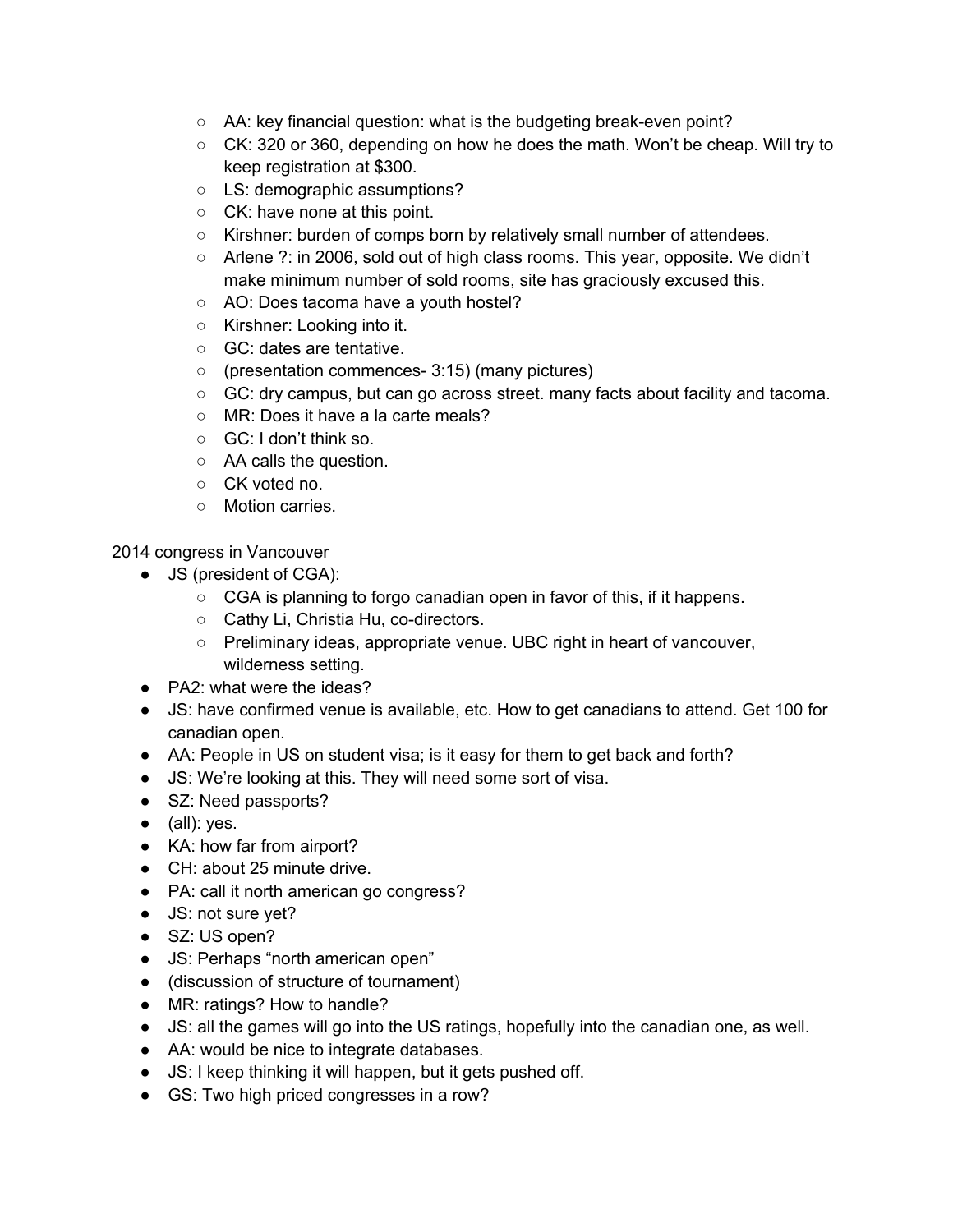- AA: yes, a concern.
- CK: reasons for price increases:
	- no more ing money
	- no more free children; we're overcharging adults
	- pro comps
	- increase in non-player registration
- LS: Meal plan required at UBC?
- JS: don't know at the moment.
- AH: Not required.
- AA: Let's move on.
- KA: resolution of the whole: we wish to continue this process of discussion with the CGA.
- 8. New Business
- a. Discussion Membership Growth (Allan)
	- AA: we talked about this earlier.
- b. Discussion 2011 Congress Financials (Allan)
	- AA: a number of people have expressed interest in this. We are willing to share details, but they haven't been thoroughly audited and confirmed yet. We believe the congress lost 22k. Main contributors are extra comps, lower income, transportation charges, etc. AGA paid the bills and settled them. There can and will be questions asked about the details. Net impact was less than 22k. First time in 28 years for a deficit. Board decided AGA will begin to directly manage the books, which has not been the case up to now. From a fiscal perspective, this is the right thing to do. We're moving on, don't want to nitpick about individual decisions.
	- JH: Low income due to higher number of children and nonplayers?
	- AA: yes. And no shows.
	- LS: Some paid deposit but didn't show. Tried to contact them, but significant portion of people that didn't respond. We required a deposit, but didn't get what we were planning on getting from registration fee from the no-shows.
	- FY: Total number of ? was 451?
	- LS: Yeah.
	- (disscussion of how many attendees this congress has)
	- FY: exact numbers?
	- LS: those are available on website?
	- FY: I asked for numbers. I didn't get them.
	- AA: I will get those to you, hopefully in the next week or too.
	- PA2: What valuable info is in exact numbers?
	- FY: Last year first year we lost money. 450 large number, and previous congresses made money.
	- PA: breakeven point has been lowered, so we have taken care of this.
	- AA: We agreed to lower margin of error to keep registration fees low. We took a greater risk in the beginning. We thought it was a rational risk. Next year we'll be more conservative.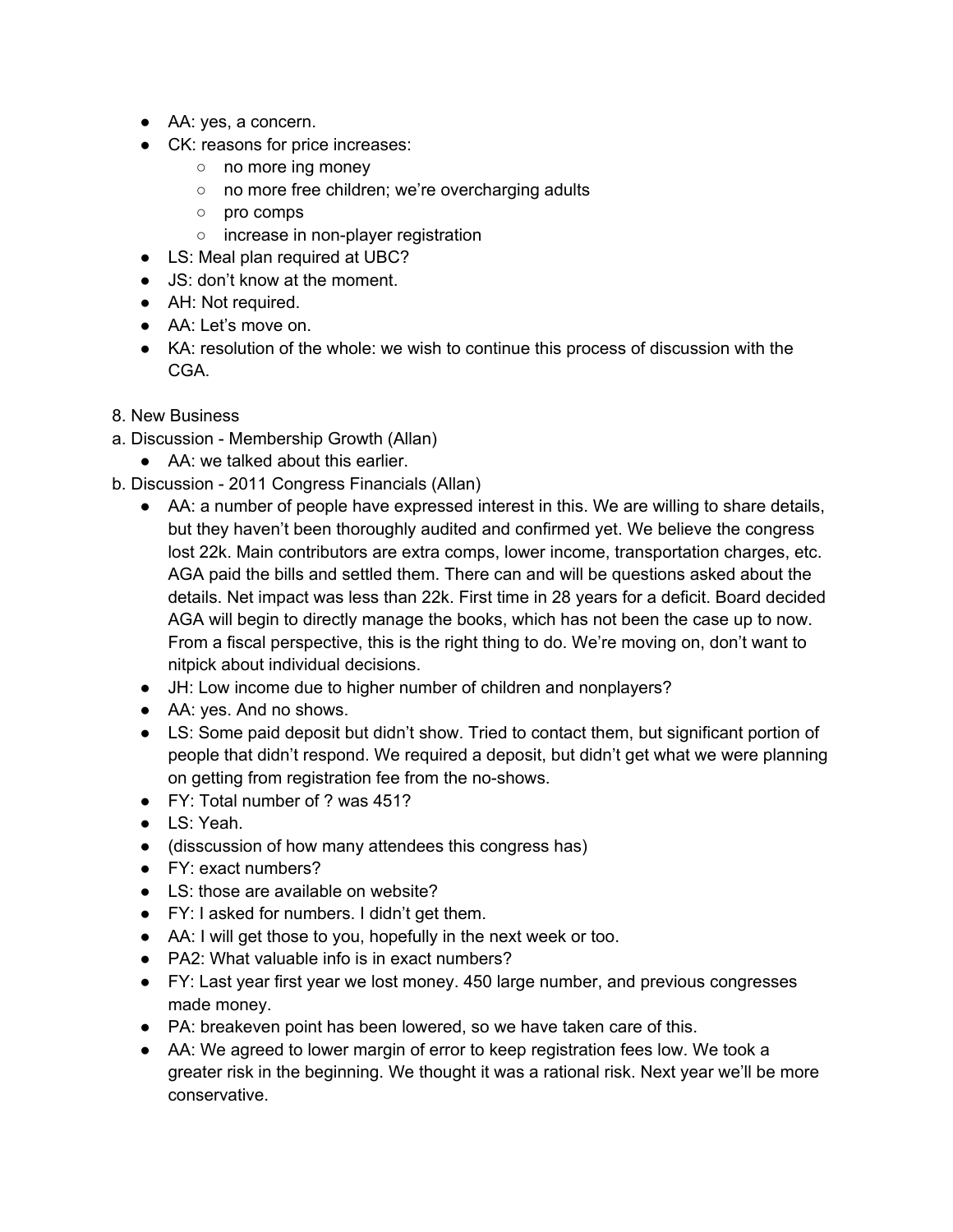- AJ: expenses were also higher than expected last year. Comps were an issue. Look forward to hear how the process for comps is arrived at.
- CK: comps a continuing source of conflict.
- AA: let's not get into the details here.
- KA: It was a great congress, well run in terms of we had a great time and we got new people involved. The primary place where this failed, it was too hard to have non-locals run the congress with shortage of local volunteers. Going forward, must remember, we need bodies on the ground. Must recognize that we can't just parachute in without local help. We took a gamble, some of it succeeded, some did not.
- JO: did Santa barbara cut us any slack on these extra charges?
- $\bullet$  LS: No.
- CK: 2004 also had bill bigger than expected. it was 35k high. This bill seems to be correct.
- SC: Wasn't there a loss at 2010 congress?
- AA: Not loss, different issue. We think the numbers are correct, we just didn't have full access.
- AJ: Also, attendance in 2011 was great.
- FY: I have spreadsheet from treasurer.
- LS: I have not been shown these numbers. Gordon ceased to be our treasurer.
- AA: Chris took over the numbers.
- FY: Question about money budgeted for pro dinner.
- LS: I paid no money for pro dinner.
- FY: I saw 3k for pro dinner.
- AA: put questions in writing, we'll follow up on them.
- PM: nonprofits such as this are required to provide open access to financial data.
- AA: I've agreed that we will post this.
- PM: Should set a time frame.
- CK: Allan has instructed me to make this available to those who ask. Gordon's spreadsheet has most of it.
- AA: we will post it.
- DS: I am astonished that the congress director has not received this information from the treasurer.
- c. Discussion Chapter Services (Feng Yun)
	- FY: chapter list doesn't work, minutes slow,
	- DS: Minutes are up now, we have plans to fix this slowness in the future.
	- AO: I don't think it will happen again.
	- SC: Email list went away 1.5 years ago, due to email system change. We found a way to get it back through google groups a few months ago.
	- FY: how to get list of people to advertise for tournament?
	- SZ: Security problem. We haven't resolved who we may give email addresses to. I've been proposing that you give a message and we do the sending. I've done this for people pretty often. We can't just give out emails.
	- GK: it's informal at the moment. We should make a formal policy. Need opt-in system.
	- GS: have people been complaining about that?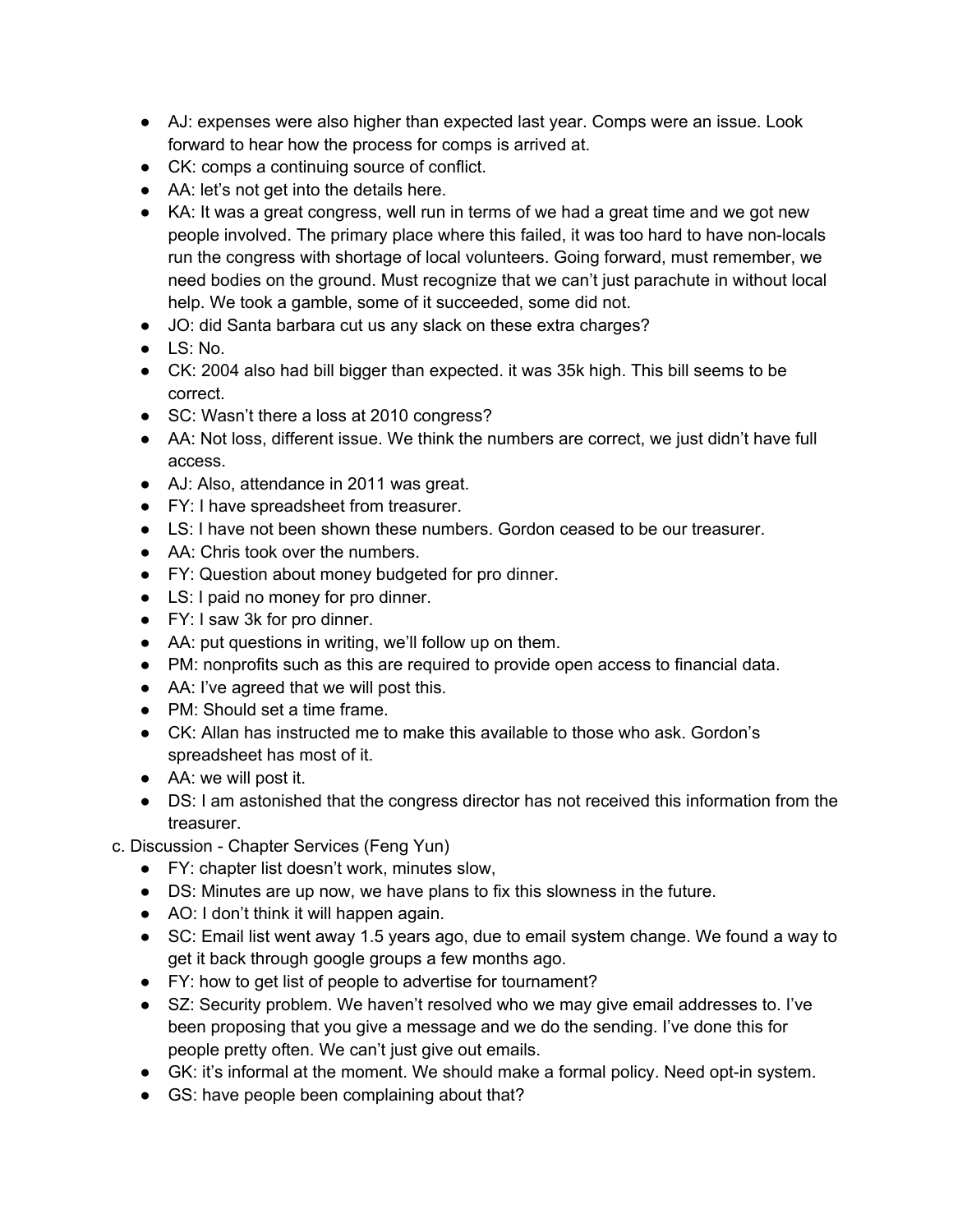- AA: new system handles this too.
- KA: Sam shouldn't have to do this for it, it should be somewhat automated.
- SZ: We're working on it.
- AA: Programming challenge. Chapter leaders should have special section of website where they can send emails to states/chapters without seeing the email addresses.
- SC: Database has no-ejournal tag. Could handle this that way.
- JO: chapters should have way to survive AWOL chapter reps.
- SZ: chapter rep has access to be able to contact their members.
- AJ: There is relevant legislation that we don't want to run afoul of. I'd urge the board to consider a policy for this in light of privacy concerns.
- MR: technology is making this much easier. Structure is in place
- PM: NJ open has struggling for years with mailing lists. Board should give this high priority.
- AA: Agree.
- JO: Bandaid: Ej calendar could be expanded to a couple weeks?
- AA<sup>·</sup> let's move on
- FY: chapters are not very active. happy to hear mailing list will work again. How will chapters take more active role in decision making when board is split on policy issue?
- AA: structure of aga is chapters elect board, and the board acts for the corporation. The board does solicit information for difficult issues.
- FY: perhaps instead of annual general assembly we could have one every 6 months.
- (several): practical concerns.
- KA: share the frustration, perhaps not this suggestion. It is annoying that not more of us care. There are ways that the AGA could get more input. Active discussion forum. Could solicit ideas on chapters list. Less of that goes on than should. People don't care until there's an issue.
- PA2: Discussion forum. AGA could have its own? One for only chapter heads? Moderated?
- AO: Chapter assembly structure filters people who don't go to congress. Mailing list and forum are good for discussion. But some things we can only do at assemblies. Time lag.
- AA: Assembly votes on specific things in the bylaws, board and president do other things.
- SZ: (back to topic) you can't get people to participate unless they want to. Chapter reps already can contact to their board rep. We have to be realistic.
- CK: Calls of chapter heads just among region could work.
- KA: Sceptical of that, but AGA has got to do better job of letting people know what issues are.
- LS: Chapters care when you personally contact them.
- PG: personal calls have really pleasantly surprised me.
- GC: How did Tygem give out promotional memberships?
- AA: I authorized it for this one time event.
- KA: probably shouldn't do that.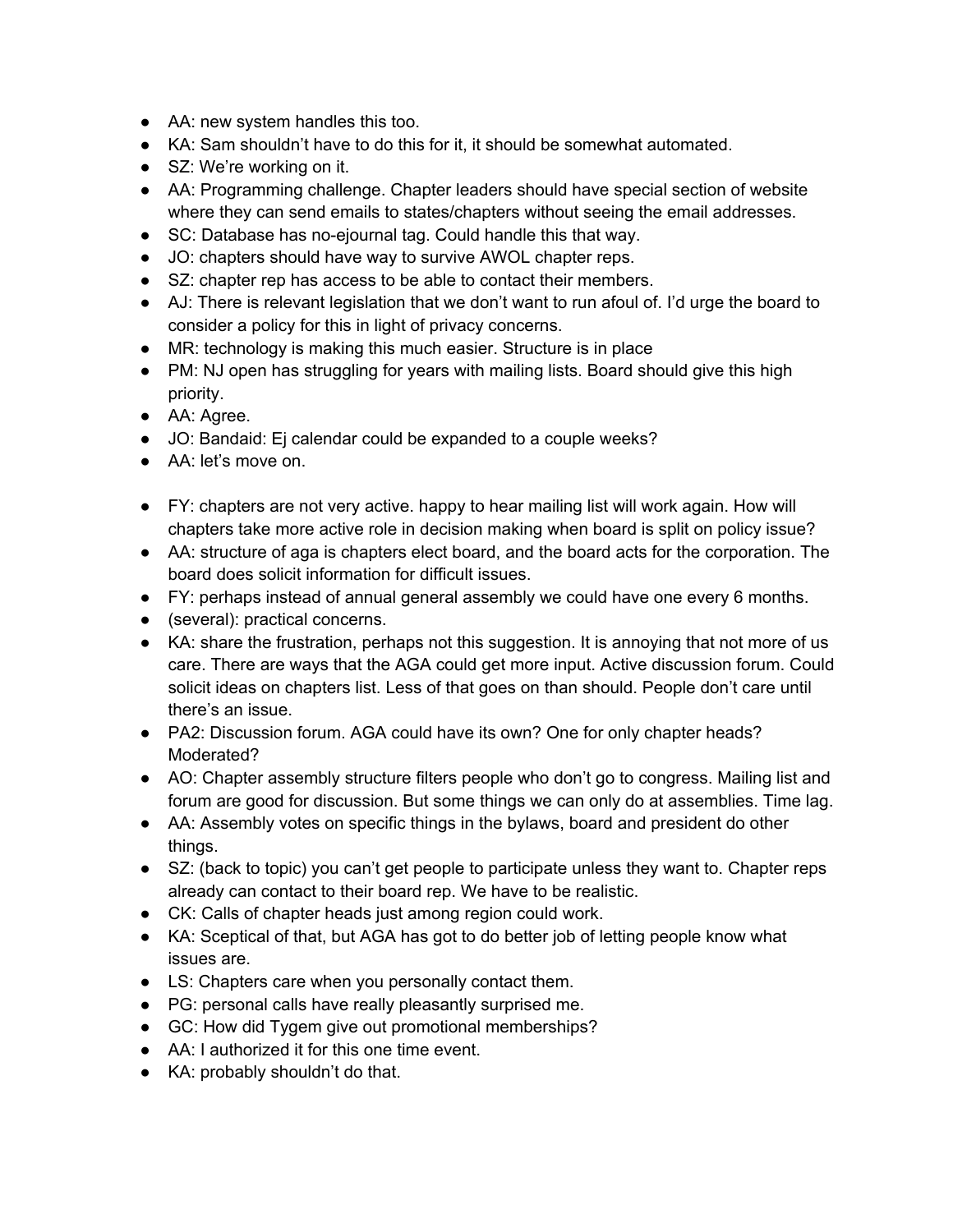- FY: minutes too slow, hard to stay informed. Board meeting should be open for members to listen. Agenda should be published in advance.
- $\bullet$  AA $\cdot$  OK

d. Discussion - Barriers to Tournament Participation (Feng Yun)

- FY: Six month residence rule prevented Michael Redmond from playing at the WMSG in 2008.
- AA: Yes, this was discussed with Redmond and he was ok with it. The board decided that our reps should be in the country and active in our community.
- FY: Go world is changing. International tournaments are open. They should be able to represent us to play.
- CK: I don't think the board considered open tournaments.
- AA: this policy only applies to invitational tournaments.
- FY: doesn't matter. We can only register through the organization (i.e., AGA). AGA doesn't get invitation for major tournaments.
- AA: Thomas has been working to get this, one tournament at a time.
- AO: The pro's current or past organization should register them?
- FY: Current. China Weichi cannot register me. AGA doesn't get invitation, so we can't go.
- AA: we are working on getting more invitations. it's not totally in our control.
- FY: I would put forward to the board to make sure that Thomas is on top of the issue.
- AA: Other points?
- FY: Membership lapse. We're very small organization. Participation is more important than membership. AGA needs money, but should separate EJ and other things so AGA can run on less than 10k per year as virtual organization. Without the base it's hard for pros to make a living. More participation is main goal.
- AA: Policy is that for those who wish to represent AGA, some sort of participation is mandatory. Has been discussed extensively and a large majority support it.
- PM: There is an exception for youth.
- AA: That's correct.
- FY,PM: (examples of disqualified people on account of lapsed memberships.)
- AO: Board took a vote on this and I lost. People have adapted. There is a thirty day grace period. I haven't seen a reason to bring this up and fight about it.
- AA: people understand it, we've not had many exclusions.
- SC: System sends reminders.
- CK: Youth can now get membership for 8\$ a year.
- AA: Anyone who is serious can take these steps to watch over their membership.
- SZ: Adults should be able to figure out how to keep current.
- JS: CGA is trying to go membership-fee free. For us, we think we can make it work in donations.
- DW: It seems reasonable to expect people to keep up with membership, why not let them pay prorated fees?
- AA: that was discussed, there was a strong feeling it was not right.
- FY: I don't think so.
- KA: To me, actively participating is not 30\$. 10 games is better. :)